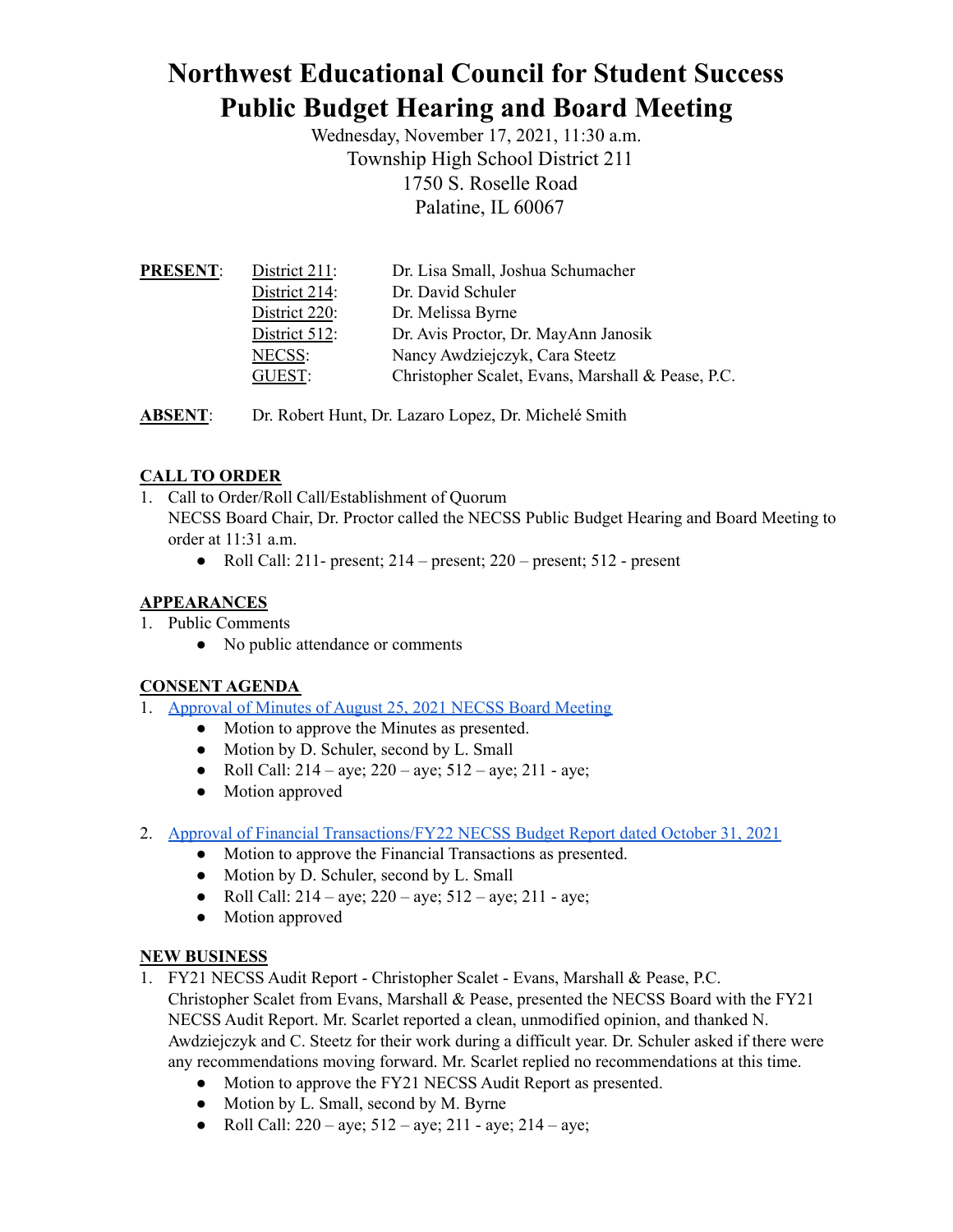• Motion approved

## 2. FY22 [NECSS](https://docs.google.com/document/d/13AoE_gohRyanj3RnHoLXMIvQEEedlQgM65bRlpkFVeo/edit?usp=sharing) Goals and Areas of Focus

N. Awdziejczyk highlighted the three main areas where the Goals and Areas of Focus fall, including Equity for All, Regional Alignment, and Student Transitions.

a. [Opportunity](https://docs.google.com/document/d/1-u_qtiag474KI_17gPvOCKk8PwRXacTvNWsIkF0m15Y/edit?usp=sharing) for Additional Regional Impact

N. Awdziejczyk shared the work behind the development of a regional class for professional development, with possible opportunity for micro credentialing. The regional approach would involve a financial commitment from each organization. More information on how this work would meet the needs for professional development and be recognized by ISBE for licensure. This work will continue to live in the Equity for All task force, as the details for expectations, hours, possibility of earning a stipend for additional work, and approval process for this program are developed.

## 3. [Financial](https://docs.google.com/document/d/1-pHPLwMtLFxz3xRtcw5gN4VDSuJt_LYaUkz27fiibXg/edit?usp=sharing) Update

## 4. NECSS Time and Effort [Certifications](https://drive.google.com/file/d/14LpoPa78CHsbjC9pIFdmq8d9HQ6vyjbR/view?usp=sharing)

## 5. Harper [Promise](https://drive.google.com/file/d/1K36g4T0n2NkAhCz7yw--4Tlgb1t8u5l2/view?usp=sharing)

Dr. Proctor shared the annual analysis of the Harper Promise program, which based on last year, projects sustainability for the program of at least 12 years out. Harper Promise graduated its first class last year and still have strong interest in the scholarship. Dr. Janoik shared the update on the streamlining of the Harper Promise Appeals process, with escalating appeals to Dr. Janosik and Dr. Smith when the appeals committee can't agree. The number of appeals increased significantly, going from 40 to 185 due to COVID impact on attendance and mental health. For some, the ability to attain necessary Community Service hours was impacted by required testing and/or vaccination requirements. In the future, with new legislation for student Mental Health Days, these will not count against attendance requirements.

## 6. Harper [Retention](https://drive.google.com/file/d/14OaO4wUjdBL-0Kd9KzXyomkbEa3RRDS2/view?usp=sharing) Data

Dr. Proctor presented the annual Harper's Retention Data report, and Dr. Janosik noted Course Success Rate stayed consistent. Board members questioned the Credentials Earned. Since credential attainment takes time to earn, the numbers for more recent graduating classes are smaller than classes who have had more time after graduation to earn the credentials.

## 7. Dual Credit Fee [Structure](https://docs.google.com/document/d/1y5OtoV98LRQefOVdapqIwETQTZsiXTUuw9MW1VF_7lM/edit?usp=sharing)

N. Awdziejczyk presented Council's recommendation for the Dual Credit Fee Structure for school year 2022-2023 to the NECSS Board, to remain the same. The proposed fee structure kept the a flat rate the same for Type A courses and the percentage the same for TYPE B, C, and D courses.

- Motion to approve the proposed Dual Credit Fee Structure for students served for school year 2022-2023 as presented.
- Motion by D. Schuler, second by L. Small
- Roll Call:  $512 ave$ ;  $211 ave$ ;  $214 ave$ ;  $220 ave$ ;
- Motion approved

## 8. Partnership Opportunities

a. FMA Collaboration

Dr. Proctor shared Harper's goal on building pathways which lead to certificates and degrees. Dr. Janosik, working with Dean Ivory, shared a very raw proposal from FMA with Council, which partners Harper, the dual credit partners and FMA. Dr. Janosik indicated Dean Ivory will solicit feedback and bring more information to share with Council in the future.